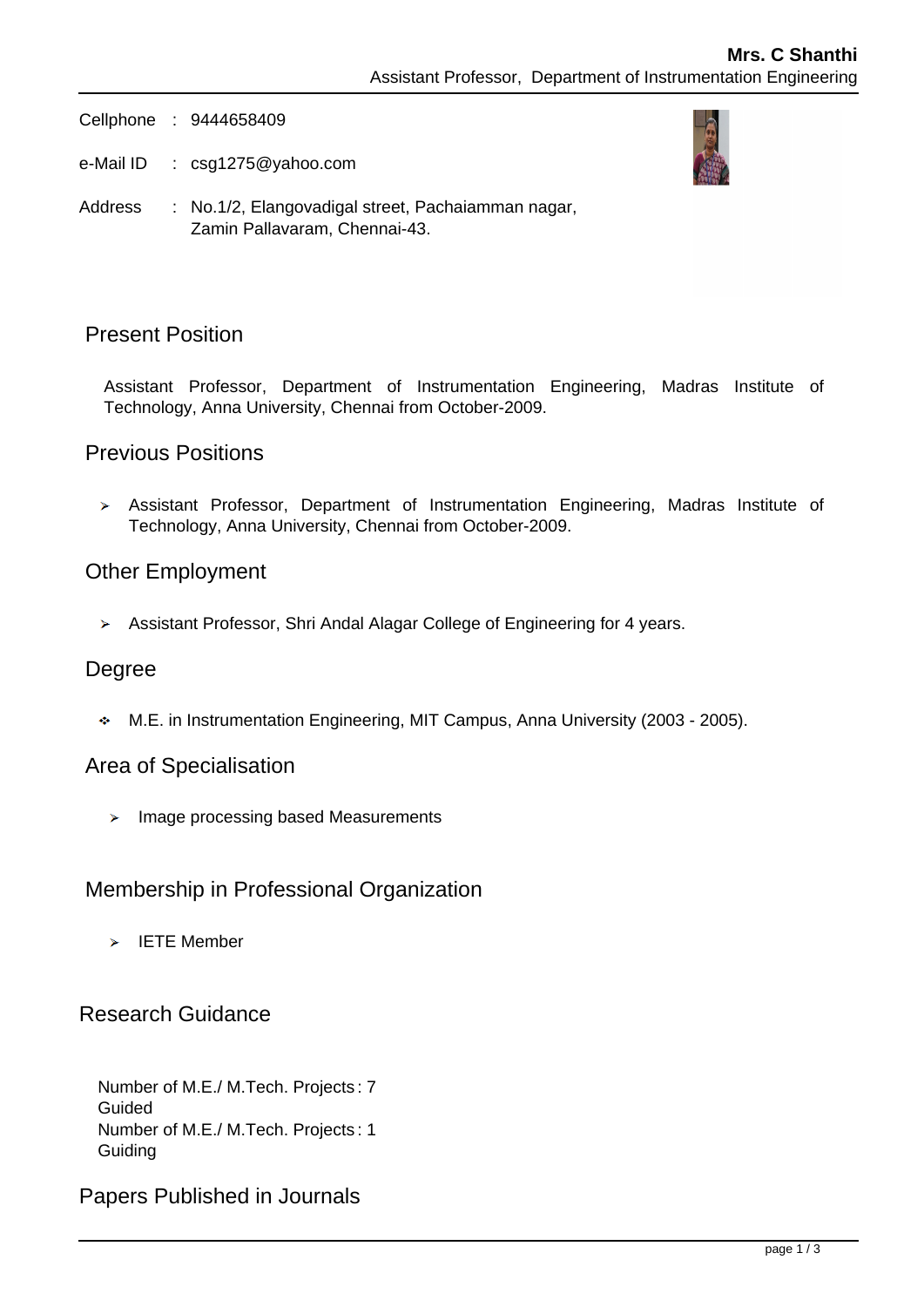Research Papers Published in International Journals : 2 Research Papers Published in National Journals : 0

- 1. C Shanthi N Pappa J. Aswini, "Digital Image Processing Based Flow Regime Identification of Gas/Liquid Two - Phase Flow", IFAC Papers online, published by Elsevier. Vol. 46, Issue 32, pp. 409-414 (2013).
- 2. C Shanthi N Pappa, " An Artificial Intelligence based Improved Classification of Two-Phase Flow Patterns with Feature Extracted from Acquired Images", ISA Transactions, published by Elsevier. (2016).

## Papers Presented in Programmes

| Research Papers Presented in International Programmes | : 4 |
|-------------------------------------------------------|-----|
| Research Papers Presented in National Programmes      | : 2 |

- 1. Shanthi C, Elavarasi, Pappa.N, "Digital Image Processing based two-phase flow measurement" presented in a International level conference on International conference on Mathematical Modeling and Applied Soft Computing, organised by CIT, Coimbatore , India from 11-Jul-2012 to 13-Jul-2012.
- 2. "Soft Sensor for two-phase flow measurement" presented in a International level conference on International conference on Mathematical Modeling and Applied Soft Computing, organised by CIT, Coimbatore , India from 11-Jul-2012 to 13-Jul-2012.
- 3. "Flow pattern identification of gas/liquid two-phase flow using image processing based fuzzy logic" presented in a National level conference on Recent trends in Instrumentation and Control , organised by MIT, India from 22-Mar-2013 to 23-Mar-2013.
- 4. C Deepalakshmi, C. Shanthi,N.Pappa, "Digital Image Processing Based Flow Regime Identification of Gas/Liquid Two - Phase Flow" presented in a International level conference on IFAC-DYCOPS-2013, organised by IIT Bombay, India from 18-Dec-2013 to 20-Dec-2013.
- 5. on NEC'14, organised by Anna University-Regional Center, Tirunelveli, India from 27-Mar-2014 to 28-Mar-2014.
- 6. "Model based object recognition for Particle Size Distribution" presented in a International level conference on IEEE Conference-ICACCCT-2014, organised by Shyd Ammal Engg. College, India from 09-May-2014.

# Sponsored Projects Completed

- 1. "Development of Virtual stereo vision sensor " (April-2014 March-2015). Project Cost: 50000.00.
- 2. "Braille Messenger" (April-2014 March-2015). Project Cost: 23050.00.
- 3. "I2C Smart Billing".. Project Cost: 25000.00.

# Programme Organized